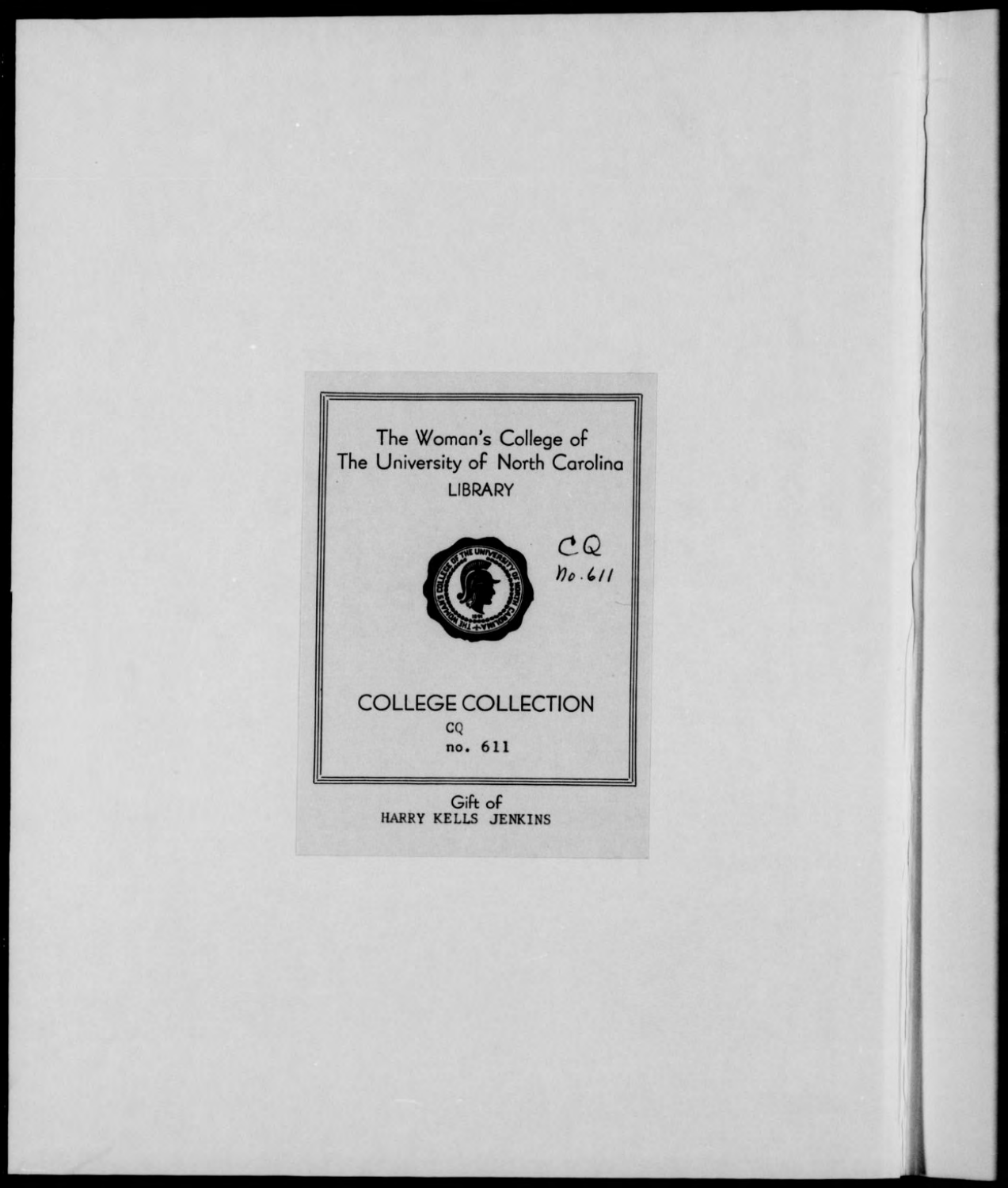JENKINS, HARRY KELLS. Housescapes. (1969) Directed by:<br>Mr. Walter Barker. pp. 4 Mr. Walter Barker.

The thesis shows the development of an idea; the reduction of subject matter (the house image) to its essential geometric forms.

The thesis, consisting of five paintings, was exhibited in the Weatherspoon Art Sallery, University of North CarolIns at Greensboro during January, 1969.

35mm color slides representing the exhibit are on file at the University of North Carolina Library in Greensboro.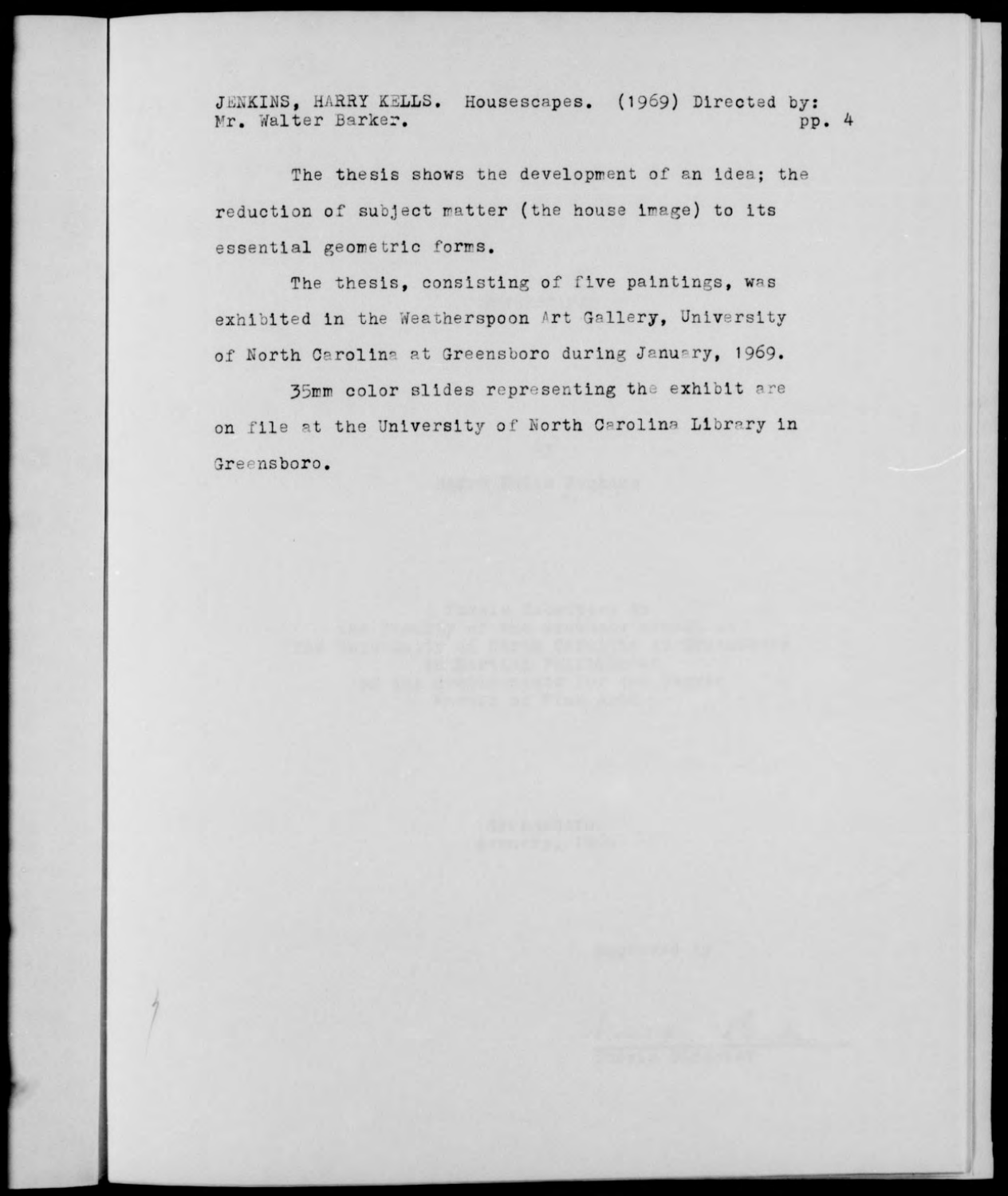HOUSESCAPES

by

Harry Kells Jenkins

<sup>A</sup> Thesis Submitted to the Faculty of the Graduate School at The University of North Carolina at Greensboro in Partial Fulfillment of the Requirements for the Degree Vaster of Pine Arts

> Greensboro January, 1969

> > Approved by

 $\frac{h}{\sqrt{h}}$ alte

Thesis Director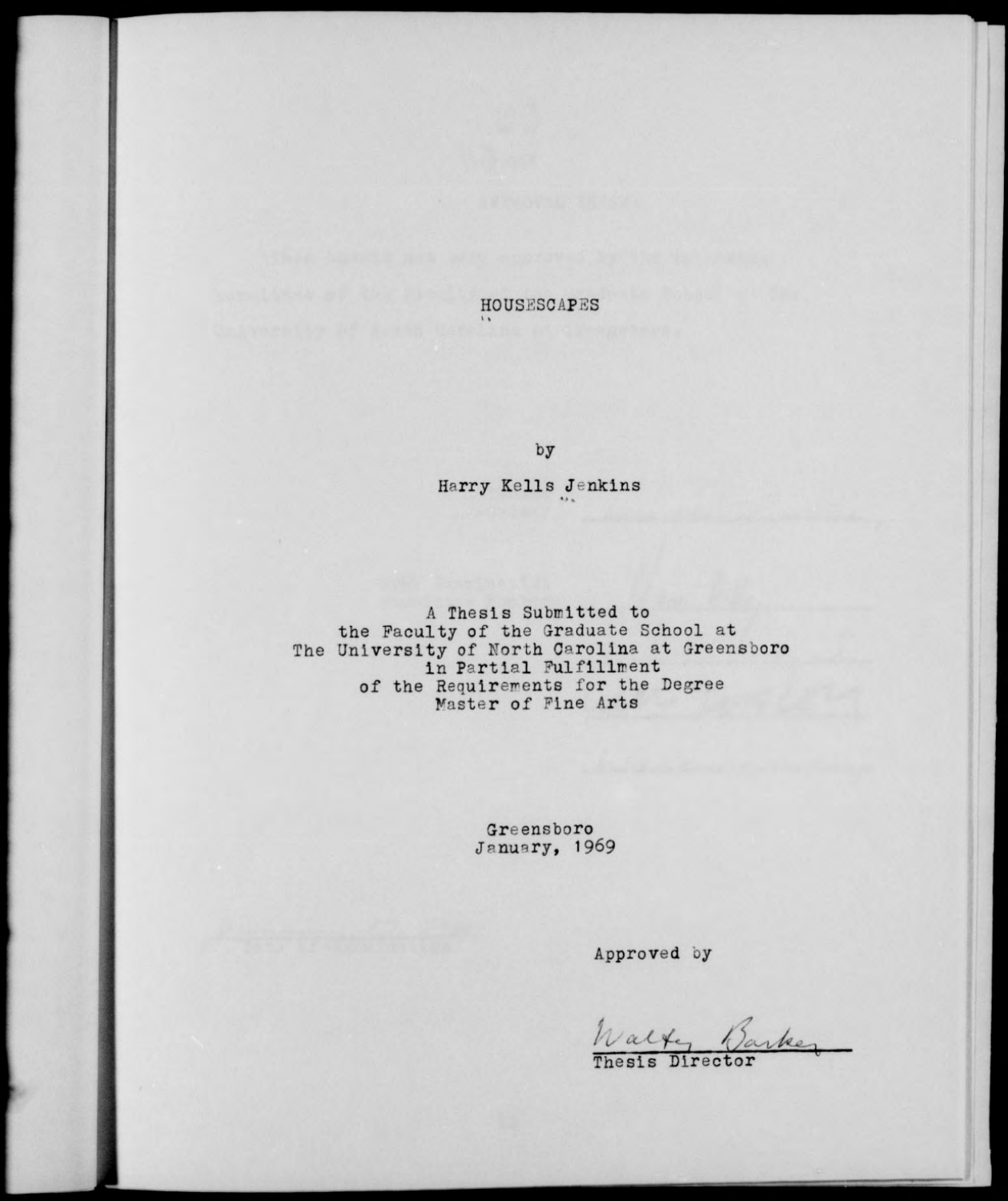## APPROVAL SHEET

This thesis has been approved by the following committee of the Faculty of the Graduate School at The University of North Carolina at Greensboro.

Thesis

Oral Examination Committee Members

Adviser *A* ila.

*7 \XAX- -'I* '' *\* -- <sup>I</sup>*--- ^-L,,

*LuCA^-LtrfU^*

 $\Delta$  acce, Basker

anuary 7, 769  $\varrho$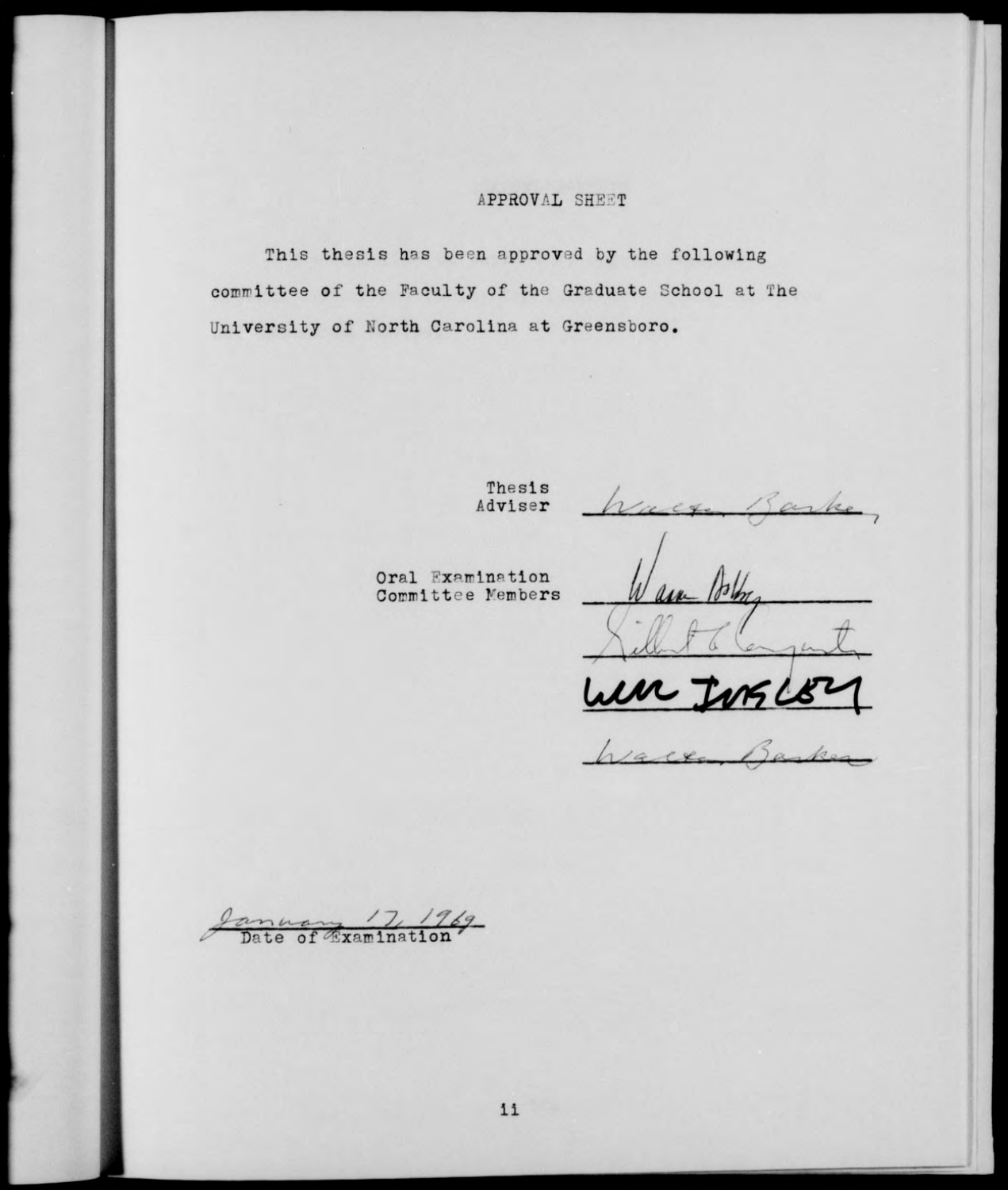## **ACKNOWLEDGMENTS**

I would like to express my appreciation to Messrs. Barker and Insley for their invaluable direction and technical advice.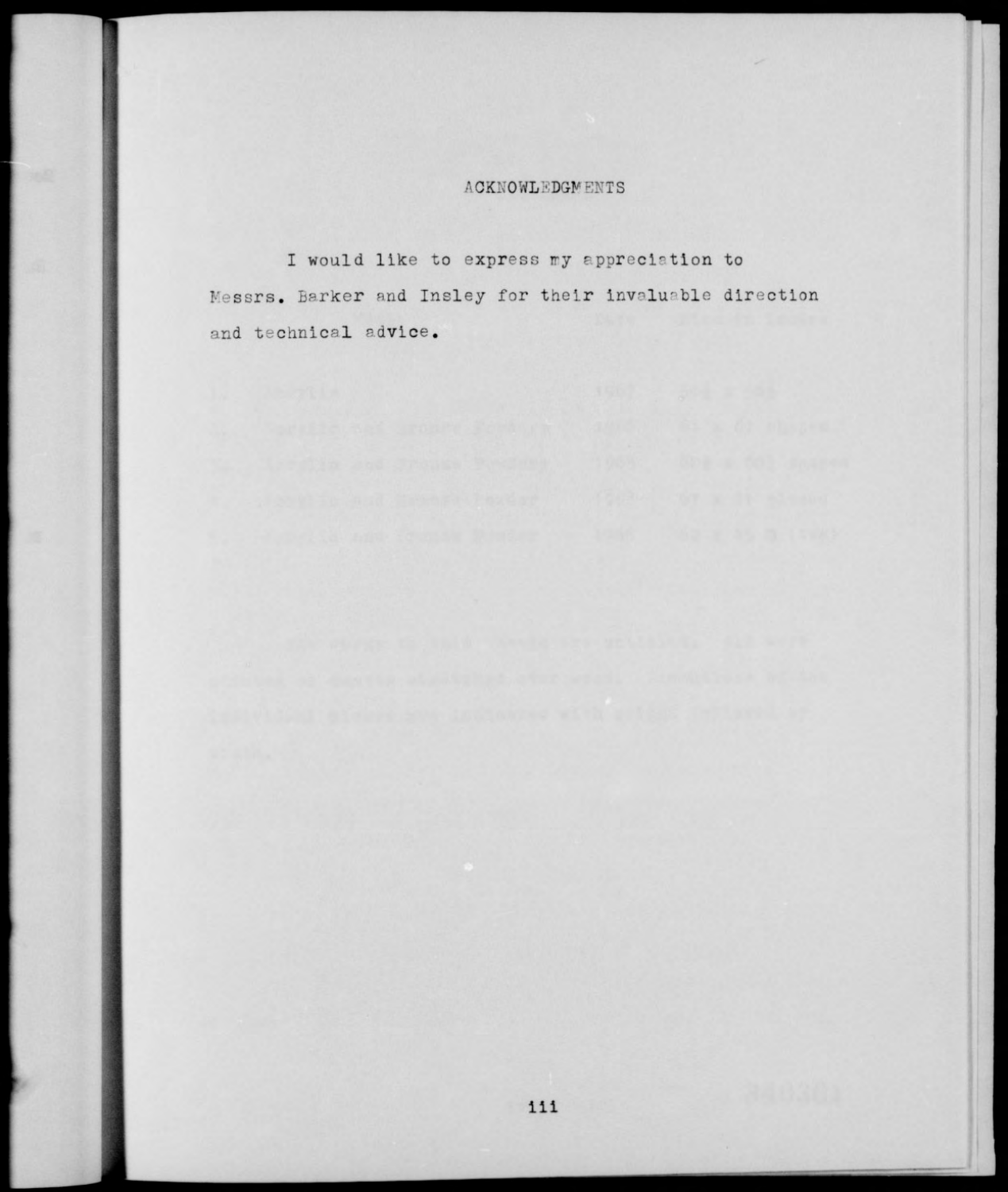## CATALOGUE

| Media |         |                              | Date | Size in Inches                           |
|-------|---------|------------------------------|------|------------------------------------------|
| 1.    | Acrylic |                              | 1967 | $56\frac{1}{2}$ x $56\frac{1}{2}$        |
| 2.    |         | Acrylic and Bronze Powders   | 1968 | $61 \times 61$ shaped                    |
| 3.    |         | Acrylic and Bronze Powders   | 1968 | $60\frac{1}{4}$ x $60\frac{1}{4}$ shaped |
|       |         | 4. Acrylic and Bronze Powder | 1968 | 67 x 91 pieced                           |
| 5.    |         | Acrylic and Bronze Powder    | 1968 | $62 \times 45$ @ (two)                   |

The works in this thesis are untitled. All were painted on canvas stretched over wood. Dimensions of the individual pieces are indicated with height followed by width.

iv 340361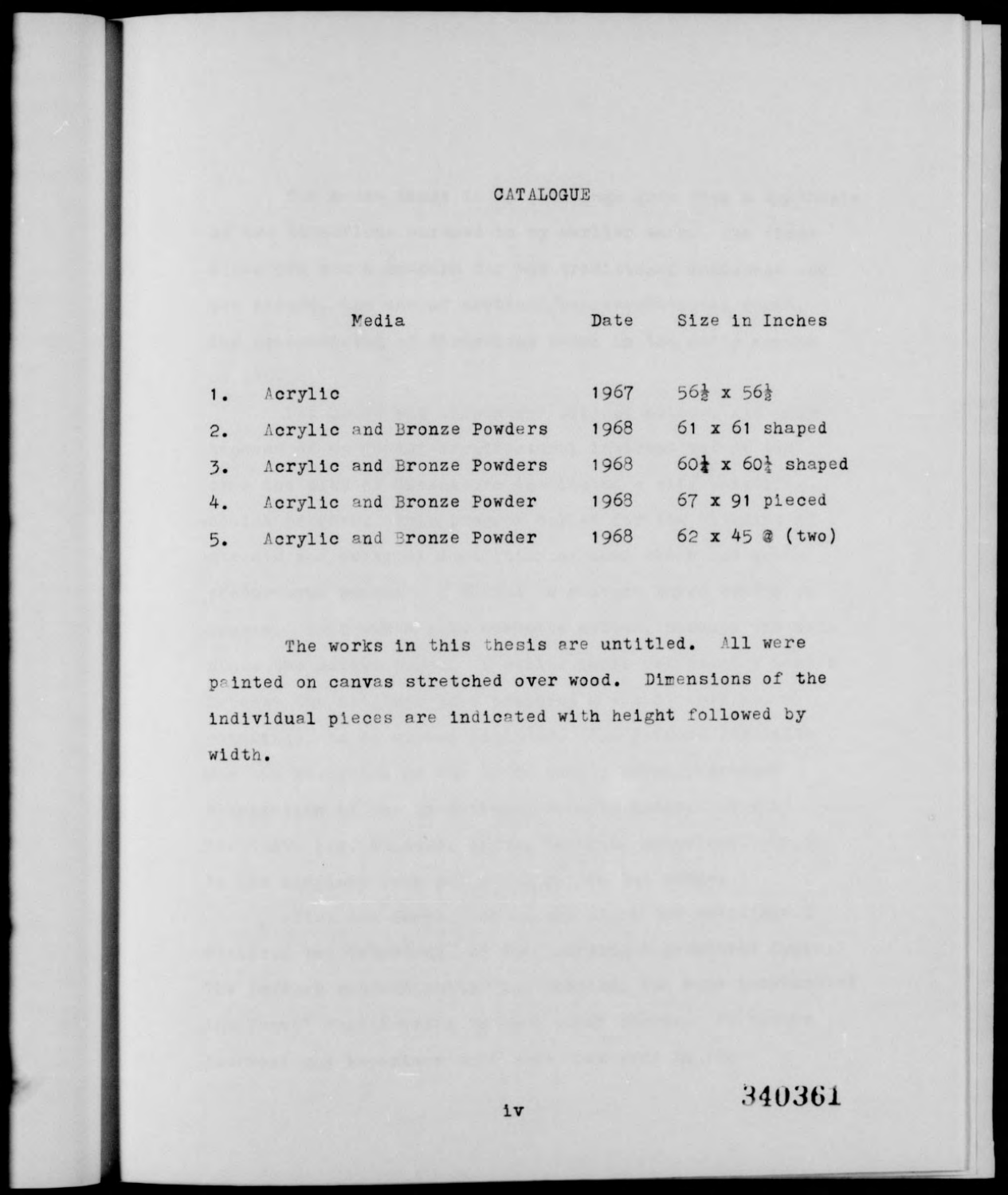The house image in my paintings grew from a synthesis of two directions pursued in my earlier work. The first direction was a concern for the traditional landscape and the second, the use of abstract/representational forms. The synthesizing of directions began in the early months of 1967.

The house was chosen for subject matter, not only because of my latent architectural Interest but at the time the city of Greensboro instituted a city beautification program. This program called for the widening of streets and eventual demolition of some older and quite picturesque houses. I wanted to capture these houses on canvas. This was a most romantic notion, perhaps the last since the series began. I called these paintings a series because the original Idea proposed a set of four bouse paintings, to be viewed together. The primary intention was the reduction of the house image, through gradual elimination of the traditional details associated with the house (eg. windows, doors, building materials, etc.), to its simplest form yet still retain the image.

After the completion of the first two paintings I realized the importance of the individual geometric forms. The further subject matter was reduced, the more complicated the forms' relationship to each other became. It became increasingly important that each form work in its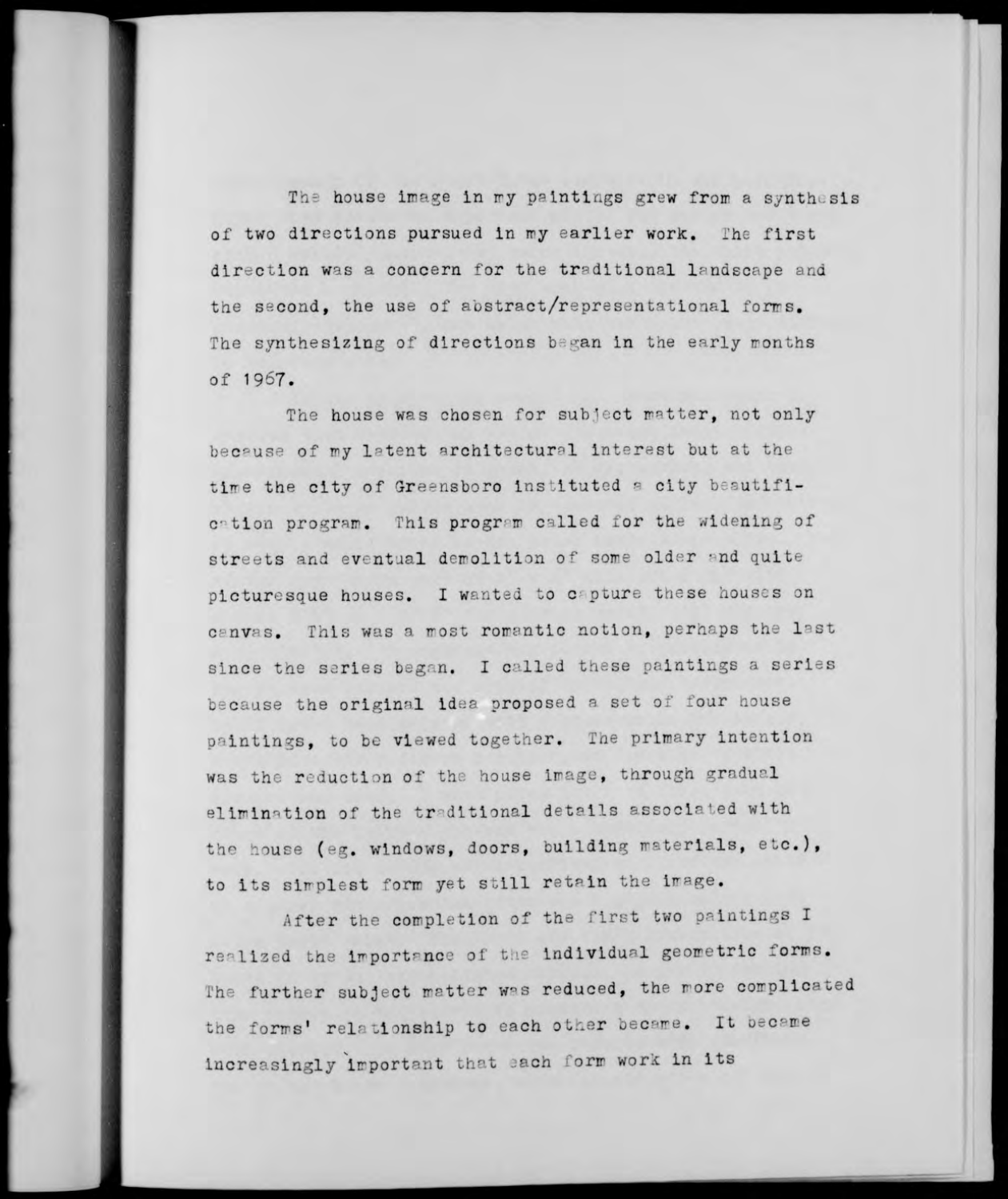relationship to the other forms combined in the painting. Color also played an important part. The series had begun with a subtle, unobtrusive color (green), the third painting initiated a change. The cool gray-pink created an impersonal atmosphere, one which made the house image difficult to identify with.

 $\overline{c}$ 

It was between the second and third paintings I decided that through the use of the house Image various experimental problems In paint, color, shapes, and techniques could be solved over an extended period, exhausting as many possibilities as the house image would allow. The canvas stretchers were of 2" x 2" kiln dried fir with either  $3/4$ " or 1  $1/16$ " fir quarter round. All corners were mitered. An emphasis was placed on craftsmanship. The painted surface was created by various techniques. Small areas were painted with a brush while the larger areas were covered with a roller, at times an electric sprayer was used. I must point out that flat, even coverage of the painted surface was a necessary part of my work. All the canvas areas received at least two coats of a gesso mixture which often was a highly polymerized latex house paint. Placement and final recognition of the house image wac accomplished through the use of masking tape placed on the canvas to provide a sharp straight edge when painted. In most cases the results were excellent. All of the house paintings, with the exception of four of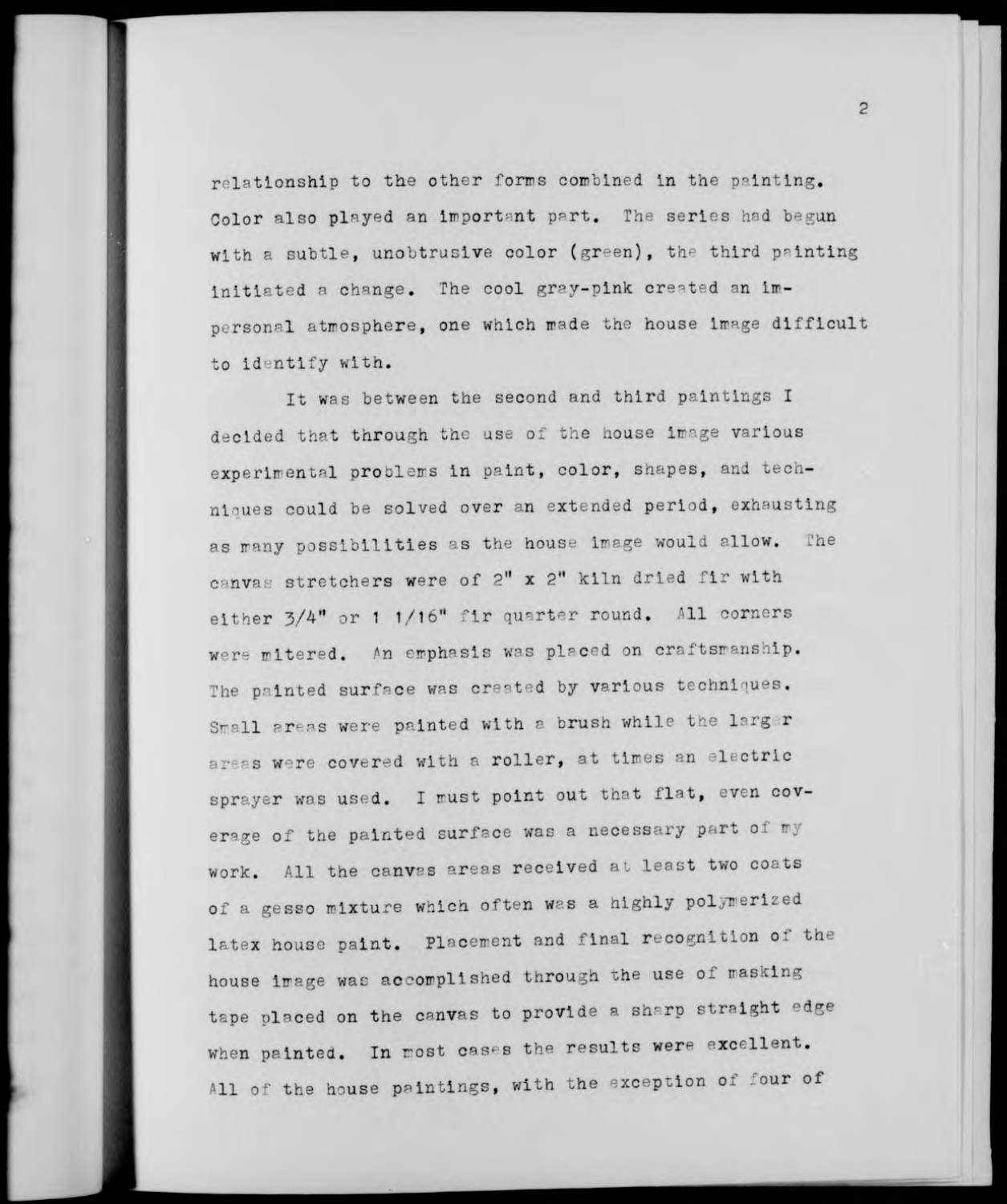the five thesis pieces, were painted with a matte LIQUIT.X acrylic emulsion paint. The four thesis paintings (#2, 3, *k,* and <sup>5</sup> in the catalogue) were painted with a combination of U.S. BRONZE POWDERS and acrylic mediums, there was no paint pigment used other than that of the metalic powders.

All my paintings were what might be termed "minimal" or "hard edge". There were no curved lines in the house paintings and all were painted to be viewed in a 180° semicircle. This was accomplished by projecting the pointing from the wall, as little as two inches and as much as five, and carrying the painted surface around the four sides of the painting. Perspective was used as <sup>a</sup> device or vehicle to aid in the Juxaposltlon of geometric forms, enabling the art object to be read as a house image. The type of perspective used was not a logical comprehensive perspective system, but rather an arbitrary mixture of systems plus the use of reverse perspective. Most of the paintings were designed to work within the square format, either a square canvas surface or the square representing the negative space, as in the last four thesis paintings.

The last four thesis paintings are the culmination of a thought process pertaining to the house image. All are shaped canvases. Two contain more than one unit, one contains six seperate units bolted together. All are painted with U.S. BRONZE POWDERS and a blend of matte and gloss mediums. Only three of these four thesis pieces visually

3